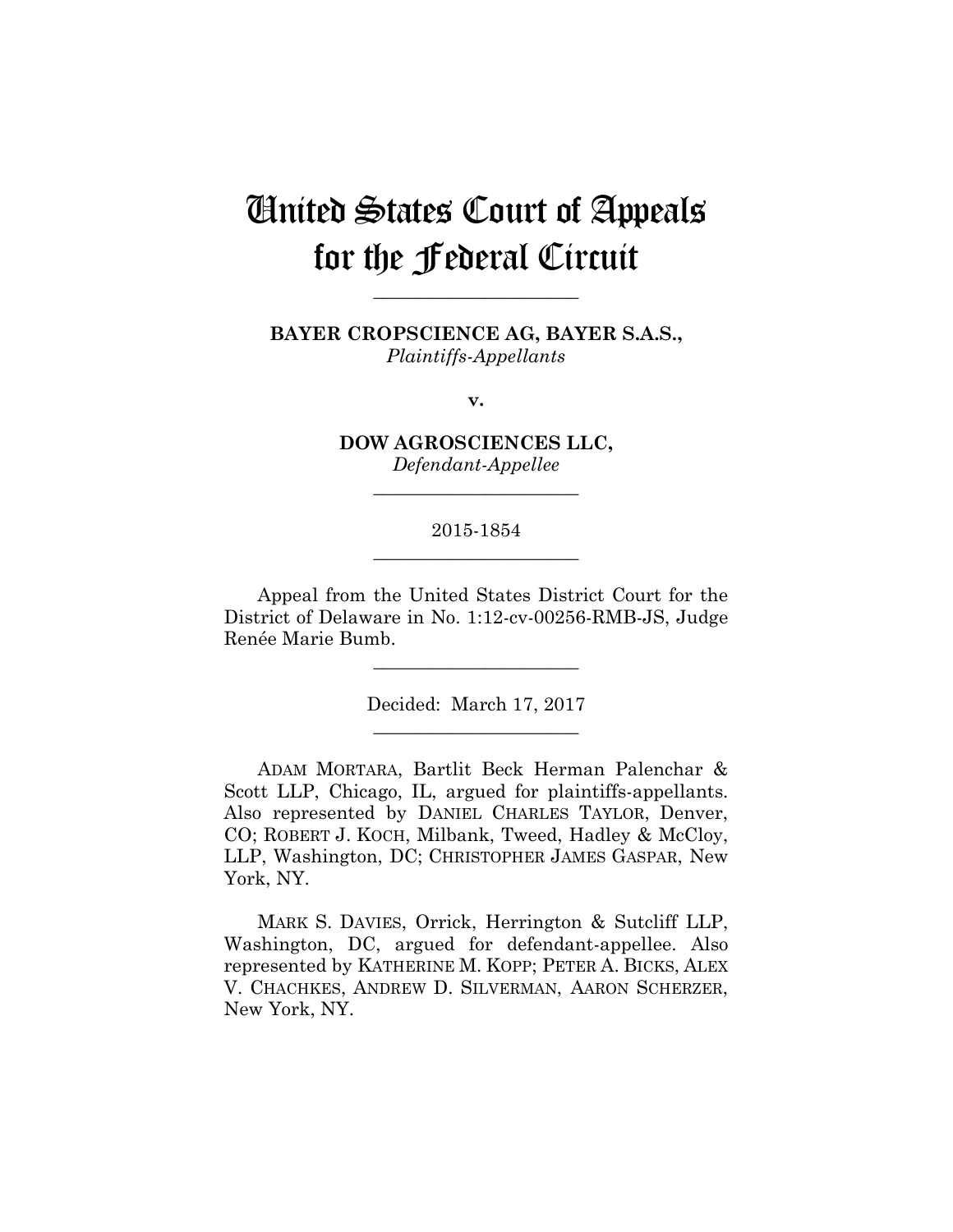Before NEWMAN, CHEN, and STOLL, *Circuit Judges.*

**\_\_\_\_\_\_\_\_\_\_\_\_\_\_\_\_\_\_\_\_\_\_** 

## STOLL, *Circuit Judge*.

Bayer appeals the district court's award of attorney fees to Dow under 35 U.S.C. § 285. The district court awarded attorney fees to Dow upon finding that the case stood out from others and was thus exceptional. Because the district court did not abuse its discretion in finding the case exceptional and awarding fees, we affirm.

#### **BACKGROUND**

This is the second appeal to our court in this patent infringement lawsuit between plaintiffs-appellants Bayer CropScience AG and Bayer S.A.S. (collectively, "Bayer") and defendant-appellee Dow AgroSciences LLC. The patents-in-suit relate to soybeans genetically engineered to tolerate herbicide, and, particularly, to the Bayerdeveloped *dmmg* gene. The first appeal centered on the merits of a contractual dispute. The parties disagreed over the scope of Bayer's license of the patents-in-suit to a Dow business partner, M.S. Technologies, LLC ("MS Tech"), and, specifically, whether the license granted MS Tech a broad license to commercialize and sublicense the soybean technology. MS Tech sublicensed to Dow whatever patent rights it received from Bayer. When Bayer sued Dow for infringement of these patents, Dow raised the MS Tech sublicense as an affirmative defense.

On summary judgment, Bayer argued that it had only licensed MS Tech rights to non-commercial exploitation of the *dmmg* patents, and thus, Dow's activity with MS Tech in commercializing *dmmg* gene soybeans infringed the patents-in-suit. Dow countered that the Bayer–MS Tech agreement conveyed to MS Tech broad rights—including commercialization of the patents-in-suit—by its terms, but especially in view of the facts surrounding the agree-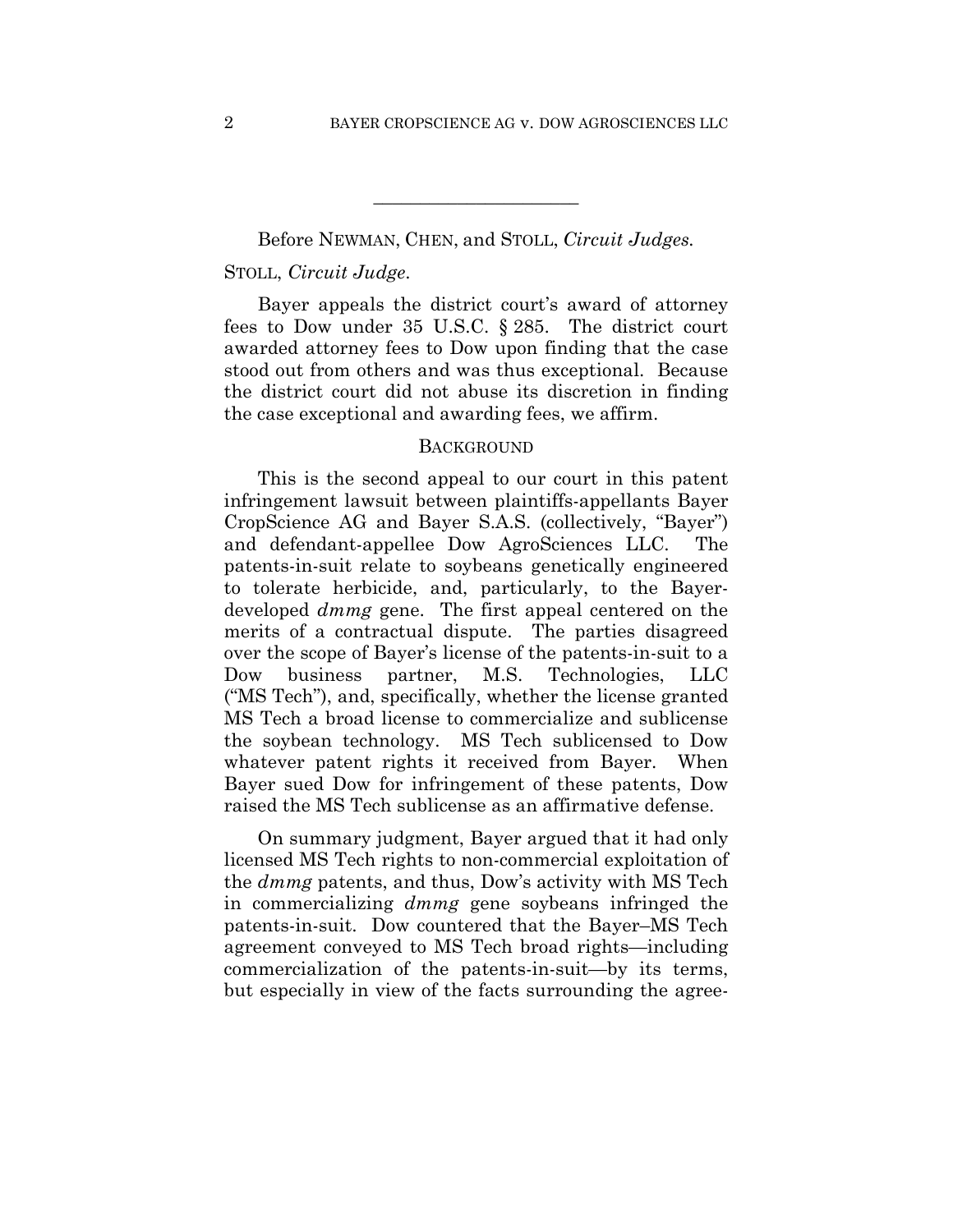ment negotiations. The parties agreed that English law governed the agreement, and under English law, the background or surrounding circumstances of contract formation are considered when interpreting the agreement. The district court agreed with Dow's interpretation of the Bayer–MS Tech agreement and entered summary judgment in its favor. *Bayer CropScience AG v. Dow AgroSciences LLC*, No. CV 12-256-RMB-JS, 2013 WL 5539410 (D. Del. Oct. 7, 2013). Our court affirmed that decision. *Bayer CropScience AG v. Dow AgroSciences LLC*, 580 F. App'x 909 (Fed. Cir. 2014) (*Bayer I*).

The case returned to the district court, where the court awarded Dow attorney fees pursuant to 35 U.S.C. § 285. The magistrate judge who had managed the case, having been briefed on the § 285 issue by both parties and having conducted a two-day hearing on the matter, issued a thorough report and recommendation declaring a "firm conviction that this is an 'exceptional case'" and recommending fee-shifting under § 285. *Bayer CropScience AG v. Dow AgroSciences LLC*, No. CV 12-256-RMB-JS, 2015 WL 108415, at \*1 (D. Del. Jan. 5, 2015). The district judge who entered summary judgment for Dow then reviewed the magistrate's recommendation and adopted it in a thorough opinion of her own. The district judge examined the full duration of the litigation and concluded that, in her view, Bayer's weak positions on the merits and litigation conduct supported a finding that this was an exceptional case.

Specifically, the district judge emphasized that "Bayer's own witnesses as well as key documents contradicted Bayer's contorted reading of the contract" and that "Bayer's conduct in litigating this case in the face of evidence that contradicted its contorted reading of the Agreement was objectively unreasonable." *Bayer Cropscience AG v. Dow Agrosciences LLC*, No. CV 12-256, 2015 WL 1197436, at \*4, \*8 (D. Del. Mar. 13, 2015) (*Fees Op.*). Bayer had argued that it did not grant Dow's business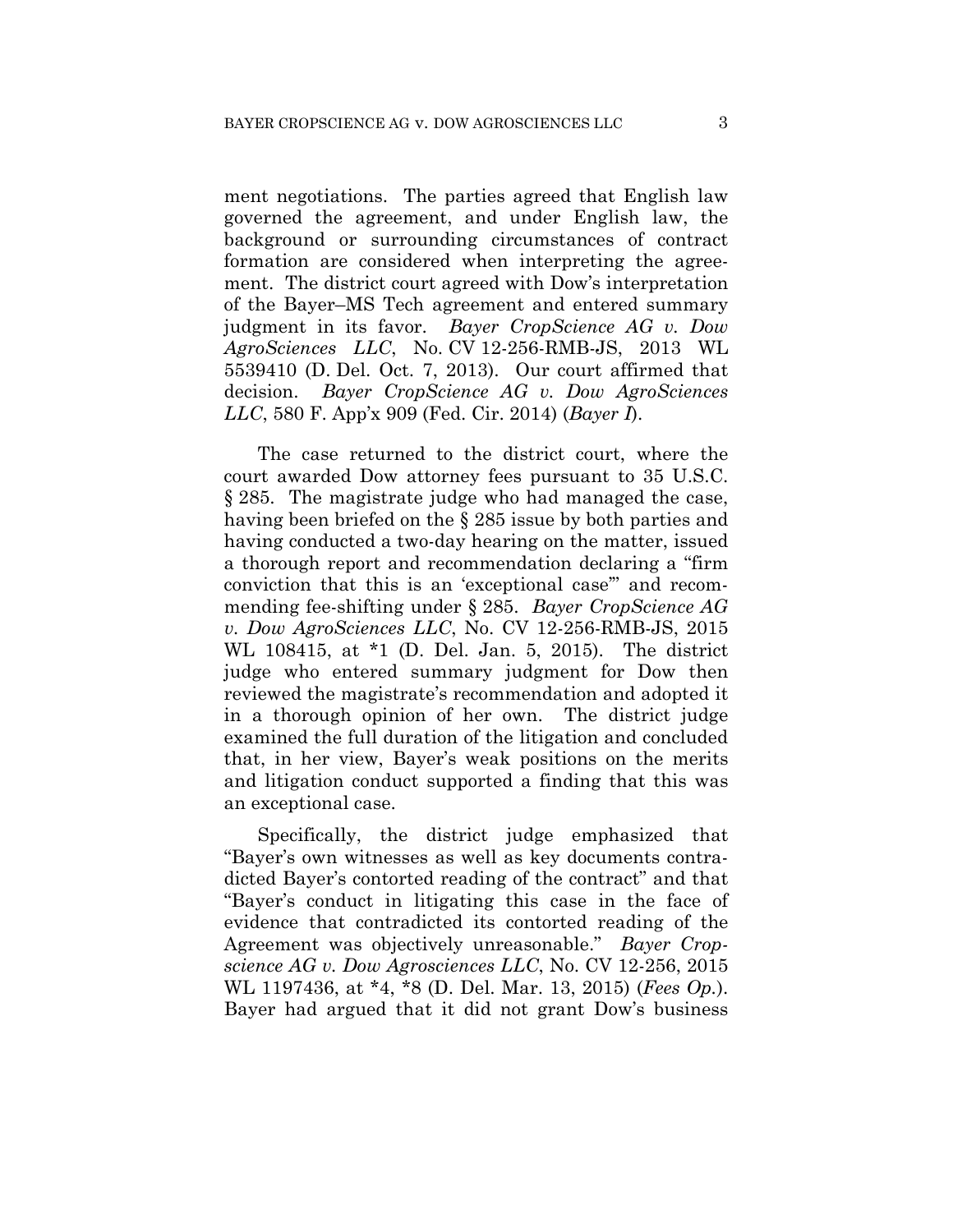partner, MS Tech, commercialization rights to the *dmmg*  gene patents, relying in large part on the emphasized exception clause in the license grant:

The SELLER [Bayer] hereby grants to the PURCHASER [MS Tech] . . . a worldwide, fully paid-up, exclusive license – with the right to grant sublicenses solely as set out in Article 3.1.3 and *with the exception of the rights to increase, market, distribute for sale, sell and offer for sale, granted to STINE by separate agreement* . . . .

J.A. 339 (emphasis added). The referenced Stine agreement was a non-exclusive license Bayer gave to Stine Seed Farm, Inc.—an entity working closely with MS Tech—which specifically granted the enumerated commercialization rights listed in the MS Tech agreement (i.e., right to increase, market, distribute for sale, sell, and offer for sale). Bayer argued that this exception in the MS Tech agreement referencing the Stine agreement carved all commercialization rights completely out of the MS Tech license. Dow posited instead that the provision simply indicated that the MS Tech license was not exclusive with respect to the separate license rights Stine had been granted. The parties each presented textual arguments—citing other provisions in both the MS Tech and Stine agreements—to support their respective positions. In addition, the parties relied on expert testimony to interpret the agreements' terms, as well as extrinsic evidence regarding the parties' understanding of the agreement because such evidence is highly relevant under the governing English law.

In its decision awarding attorney fees, the district judge found that Bayer's arguments were "fallacious" because they were "implausible" and "made no business sense" in light of the facts surrounding the agreements and their negotiation. *Fees Op.*, 2015 WL 1197436, at \*6– 7. For example, the district court noted that Bayer was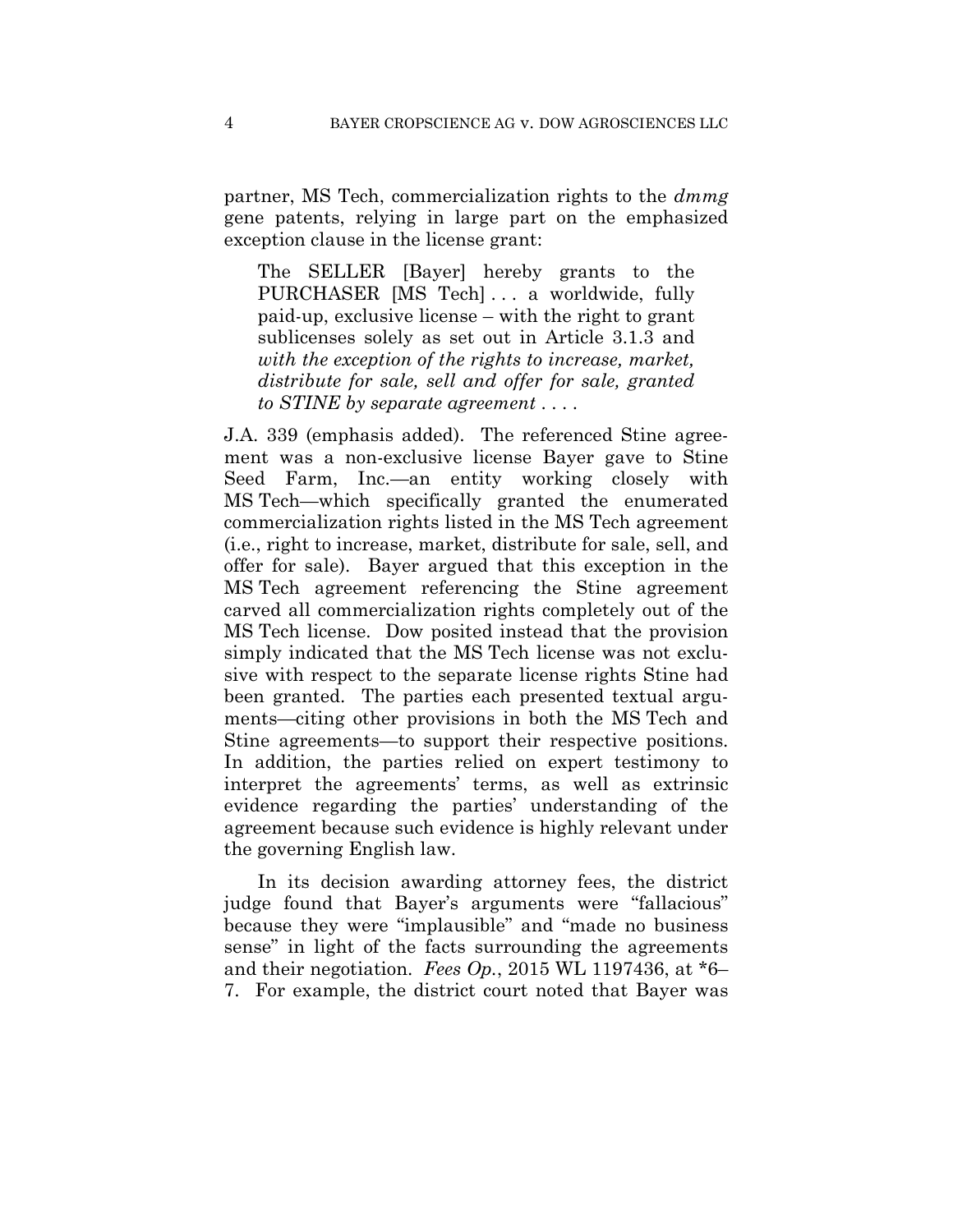unable to adduce testimonial evidence from those involved in negotiating the agreement—including those working for Bayer—that anyone understood the agreement as carving out commercialization rights from the MS Tech agreement. To the contrary, the district court pointed to testimony of a Bayer executive at the time of the deal that "the value of these assets for [MS Tech/Stine] was in [the] ability to make full use of them" and further that "[i]t seems incongruous that we would sell an asset to somebody, receive remuneration for the sale, and then somehow prevent the acquirer from making use of the asset he just acquired." *Id.* at \*5 (alterations in original) (emphases omitted) (quoting Morgan Dep., J.A. 4481 p. 62 ll. 6–8; J.A. 4488 p. 91 ll. 16–19). The district court also found Bayer's position in striking tension with remarks it made upon the agreement's execution in a congratulatory email sent to individuals concurrently serving as executives of both MS Tech and Stine: "[W]e are convinced that in your capable hands these 'products' will find their true worth in the market." *Id.* (emphasis omitted) (quoting J.A. 13654).

The district court also expressed concern about the logical import of Bayer's argument. Under Bayer's theory, it retained commercialization rights in the *dmmg* gene patents. The district court found this position to be in conflict with Bayer's own evidence. A Bayer executive at the time of the deal testified that "it was relatively black and white certainly in my mind that we were divesting these assets." *Id.* (quoting Morgan Dep., J.A. 4481 p. 62 ll. 3–5) (emphasis omitted). Further, the congratulatory email that the Bayer executive sent had remarked: "We [Bayer] wish you every success in capturing the intrinsic value that these assets promise. We were disappointed that Bayer was unable to convert that potential given our (lack of) market presence . . . ." *Id.* (quoting J.A. 13654).

The district court identified other specific instances of Bayer's litigation conduct as supporting its exceptional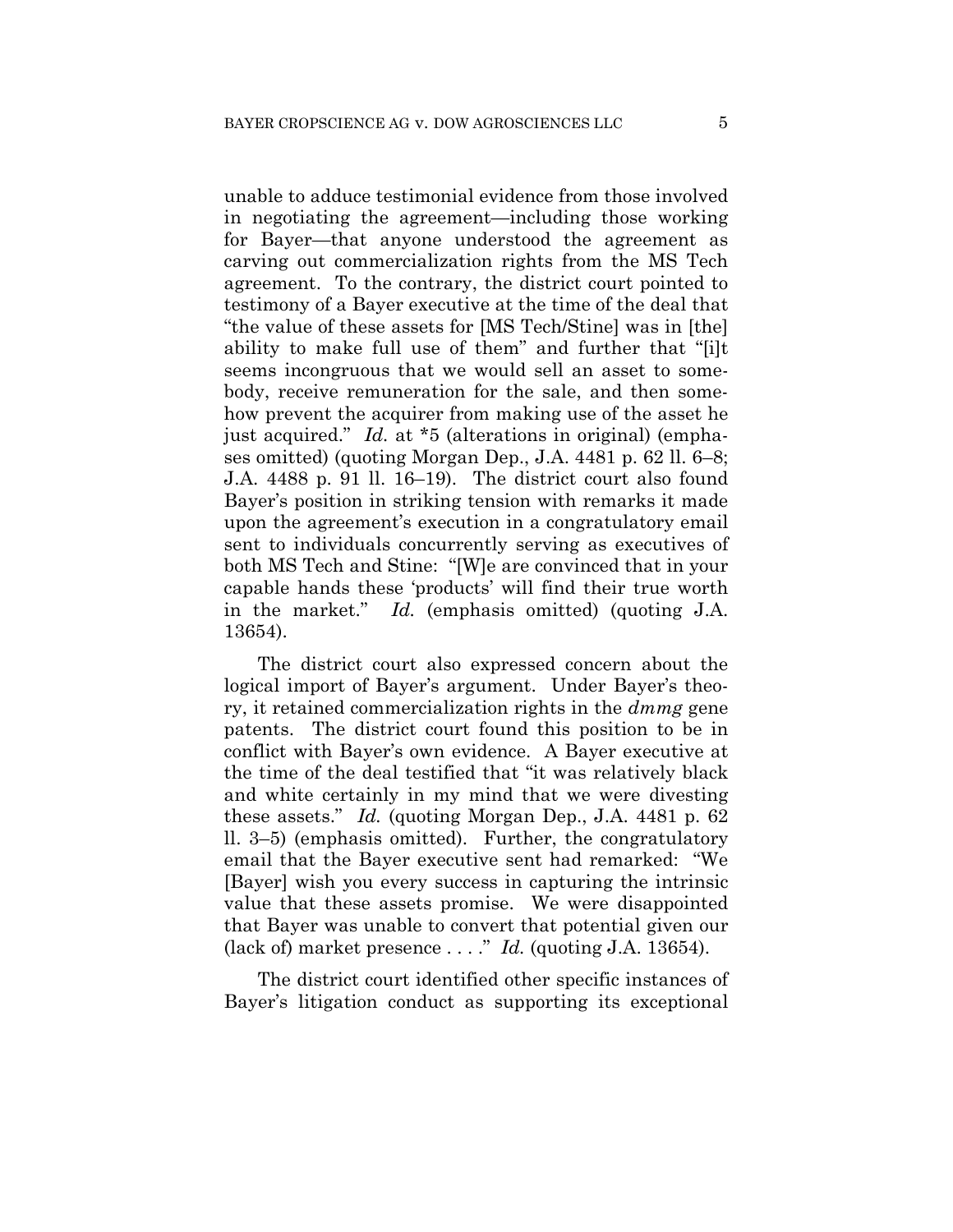case determination. Specifically, the district court criticized Bayer's decision to add its *dmmg* gene patent allegations to an on-going Bayer–Dow lawsuit only a few days after MS Tech and Dow issued a joint press release, announcing the entities' plans to pursue commercializing *dmmg*-gene soybeans. The district court found Bayer's pre-suit diligence lacking, observing: "The positions Bayer took to support their contract interpretation arguments were directly contradicted by the record evidence Bayer had obtained through early discovery and Bayer should have made every effort to discover before filing suit." *Id.* at \*9. In the district court's judgment, "[h]ad Bayer done any due diligence, it would have learned that no witness supported Bayer's construction of the Agreement and this case [] should never have been filed." *Id.*  at \*8.

The district court also found fault with Bayer's decision to move for a preliminary injunction against Dow amidst targeted discovery on the dispositive contract dispute. That discovery, including depositions of Bayer witnesses, would ultimately "debunk[] Bayer's claims," according to the district court. *Id.* at \*9. Thus, the district court found that Bayer's preliminary injunction motion "was frivolous and unnecessarily increased the costs of litigation." *Id.* The district court lastly criticized Bayer for taking seemingly contradictory positions regarding ownership of a particular soybean—Enlist E3—in this case and an ongoing arbitration between the parties.

After identifying these aspects of Bayer's case, the district court concluded that, relative to other cases, this was an exceptional case that entitled Dow to fees under § 285. Bayer timely appealed, and we have jurisdiction under 28 U.S.C. § 1295(a)(1).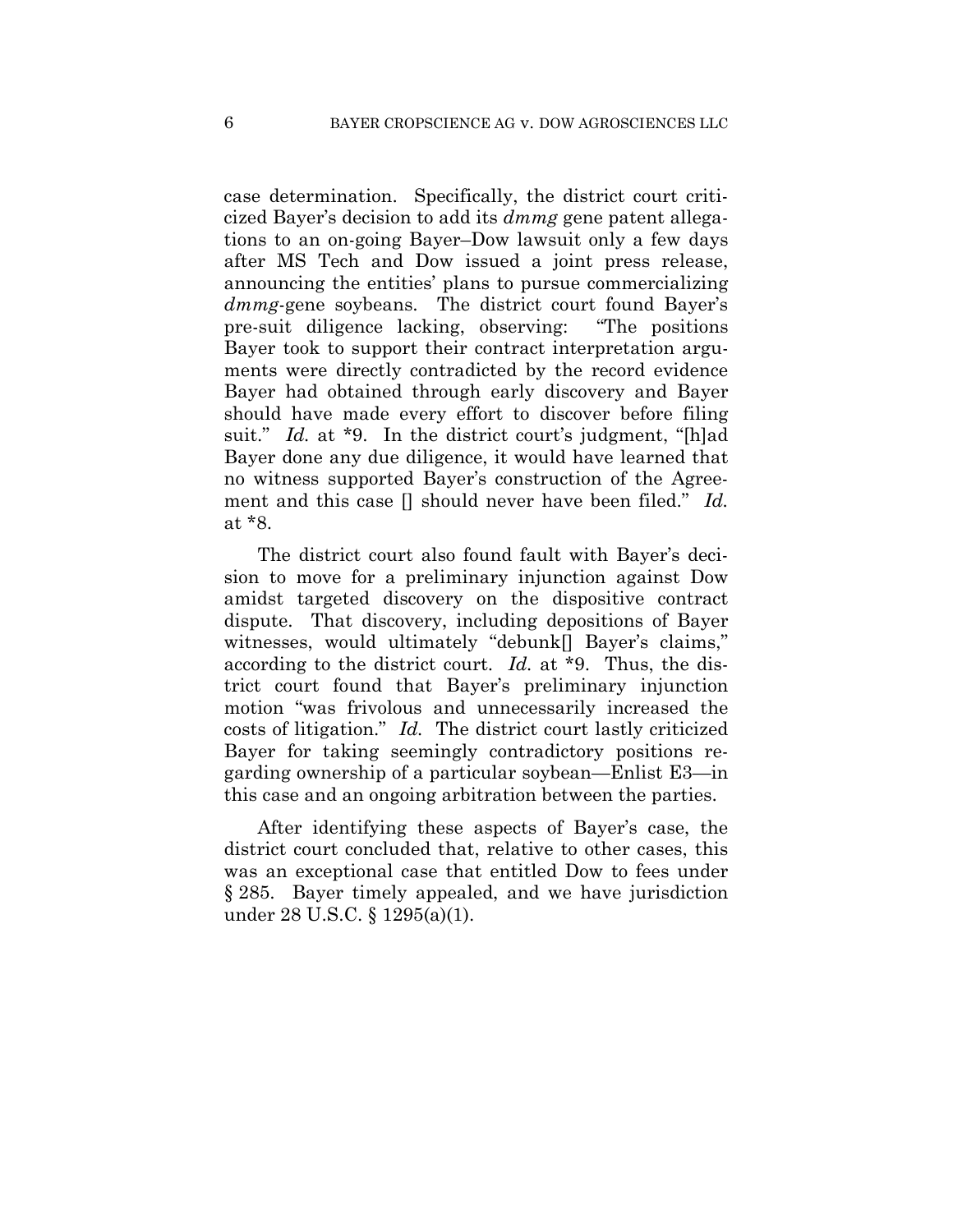#### **DISCUSSION**

I.

Section 285 of the Patent Act provides: "The court in exceptional cases may award reasonable attorney fees to the prevailing party." 35 U.S.C. § 285. In *Octane Fitness*, the Supreme Court clarified what constitutes an exceptional case:

[A]n "exceptional" case is simply one that stands out from others with respect to the substantive strength of a party's litigating position (considering both the governing law and the facts of the case) or the unreasonable manner in which the case was litigated. District courts may determine whether a case is "exceptional" in the case-by-case exercise of their discretion, considering the totality of the circumstances.

*Octane Fitness, LLC v. ICON Health & Fitness, Inc.*, 134 S. Ct. 1749, 1756 (2014). After *Octane Fitness*, a feeseeking party must show that it is entitled to § 285 fees by a "preponderance of evidence," *id.* at 1758—a "change in the law lower[ing] considerably the standard for awarding fees," *Oplus Technologies, Ltd. v. Vizio, Inc.*, 782 F.3d 1371, 1374 (Fed. Cir. 2015).

The Supreme Court addressed our standard of review for § 285 cases in *Highmark Inc. v. Allcare Health Management System, Inc.*, 134 S. Ct. 1744 (2014)—a case argued together with *Octane Fitness* and decided on the same day. The Supreme Court held "that an appellate court should review all aspects of a district court's § 285 determination for abuse of discretion." *Id.* at 1747. The Court explained:

"[A]s a matter of the sound administration of justice," the district court "is better positioned" to decide whether a case is exceptional, because it lives with the case over a prolonged period of time...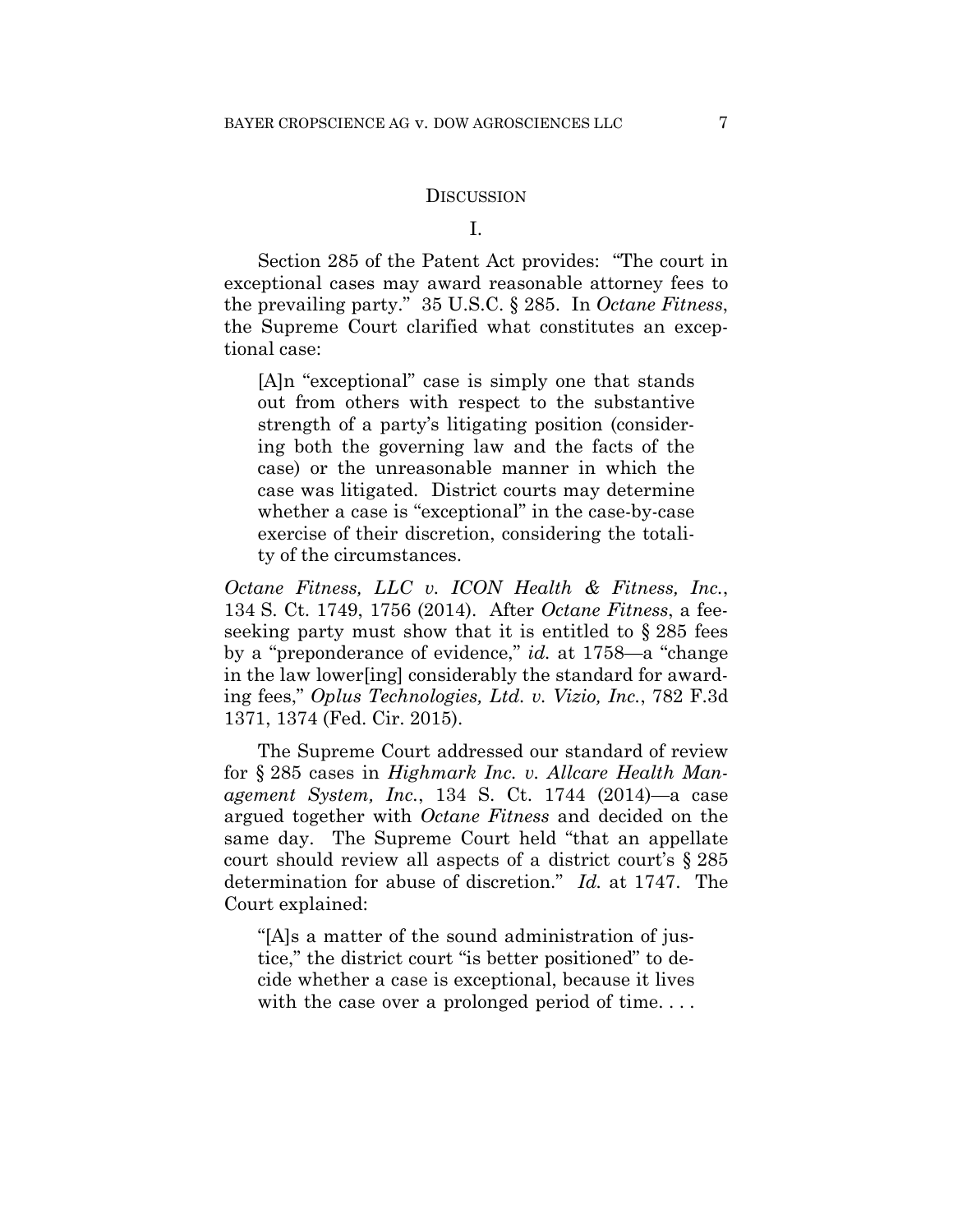[T]he question is "multifarious and novel," not susceptible to "useful generalization" of the sort that *de novo* review provides, and "likely to profit from the experience that an abuse-of-discretion rule will permit to develop."

*Id.* at 1748–49 (citation omitted) (quoting *Pierce v. Underwood*, 487 U.S. 552, 559–60, 562 (1988)).

Abuse of discretion is a highly deferential standard of appellate review. Indeed, "deference [to the trial court] . . . is the hallmark of abuse-of-discretion review." *Gen. Elec. Co. v. Joiner*, 522 U.S. 136, 143 (1997). To meet the abuse-of-discretion standard, the moving party must show that the district court has made "a clear error of judgment in weighing relevant factors or in basing its decision on an error of law or on clearly erroneous factual findings." *Mentor Graphics Corp. v. Quickturn Design Sys., Inc.*, 150 F.3d 1374, 1377 (Fed. Cir. 1998) (citing *A.C. Aukerman Co. v. R.L. Chaides Constr. Co.,* 960 F.2d 1020, 1039 (Fed. Cir. 1992) (en banc)); *see also Highmark*, 134 S. Ct. at 1748 n.2.

#### II.

We cannot say that the district court abused its discretion in this case. At the outset, we recognize that the district court applied the correct legal test under § 285. Indeed, it examined the totality of the circumstances to determine whether the case stood out from others. *See Octane Fitness*, 134 S. Ct. at 1756. The district court's opinion thoroughly demonstrated the totality-of-thecircumstances approach, detailing the reasons why Bayer's positions on the merits and litigation tactics coalesced in making this case, in its judgment, exceptional.

On appeal, Bayer first argues that the district court erred in finding the case exceptional because "Bayer had an objectively reasonable case on the merits." Reply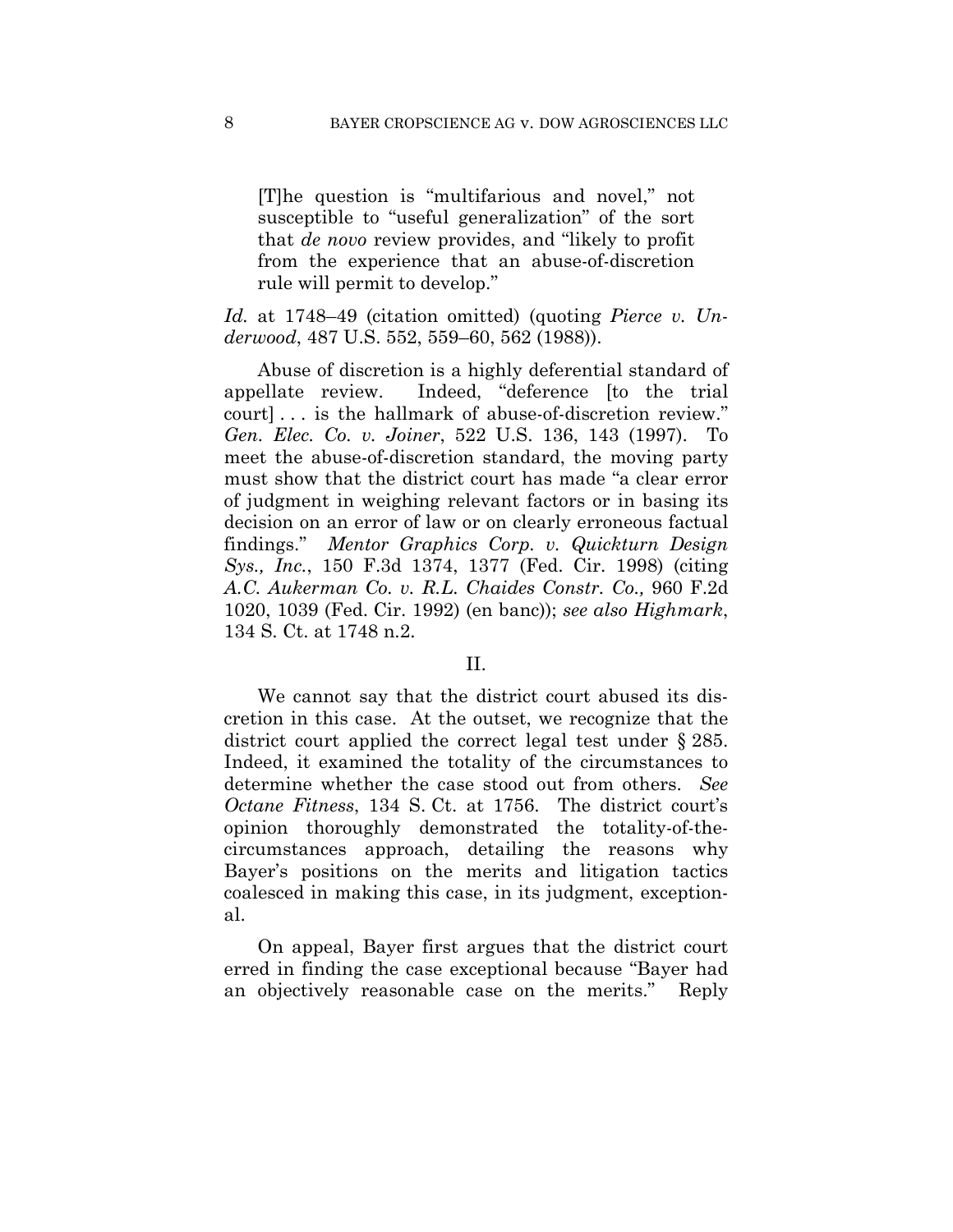Br. 1. The Supreme Court rejected such a rigid approach in *Octane Fitness*, holding that whether a party's merits position was objectively reasonable is not dispositive under § 285. *Octane Fitness*, 134 S. Ct. at 1756. Instead, the Supreme Court adopted a holistic and equitable approach in which a district court may base its discretionary decision on other factors, including the litigant's unreasonableness in litigating the case, subjective bad faith, frivolousness, motivation, and "the need in particular circumstances to advance considerations of compensation and deterrence." *Id.* at 1756–57, 1756 n.6.

Here, the district court considered factors beyond the merits—including Bayer's litigation conduct—and emphasized that "Bayer's conduct in litigating this case in the face of evidence that contradicted its contorted reading of the Agreement was objectively unreasonable." *Fees Op.*, 2015 WL 1197436, at \*8. The court explained that "if this were a case involving a colorable dispute regarding contract language, this would not be an exceptional case. But this case is not such case. Far from it." *Id.* at \*9. The district court further explained that, in its view, this case stood out from others because "[t]he positions Bayer took to support their contract interpretation arguments were directly contradicted by the record evidence Bayer had obtained through early discovery and Bayer should have made every effort to discover before filing suit." *Id.* Summarizing, the court explained that "Bayer marched onward with a view of its case that was not supported by its witnesses." *Id.* at \*9.

The court did not abuse its discretion in so finding. One Bayer executive at the time of the deal testified that Bayer did not retain commercial rights because "it was relatively black and white certainly in my mind that we were divesting these assets." *Fees Op.*, 2015 WL 1197436, at \*5 (quoting Morgan Dep., J.A. 4481 p. 62 ll. 3–5). He further testified that "[i]t seems incongruous that we would sell an asset to somebody, receive remuneration for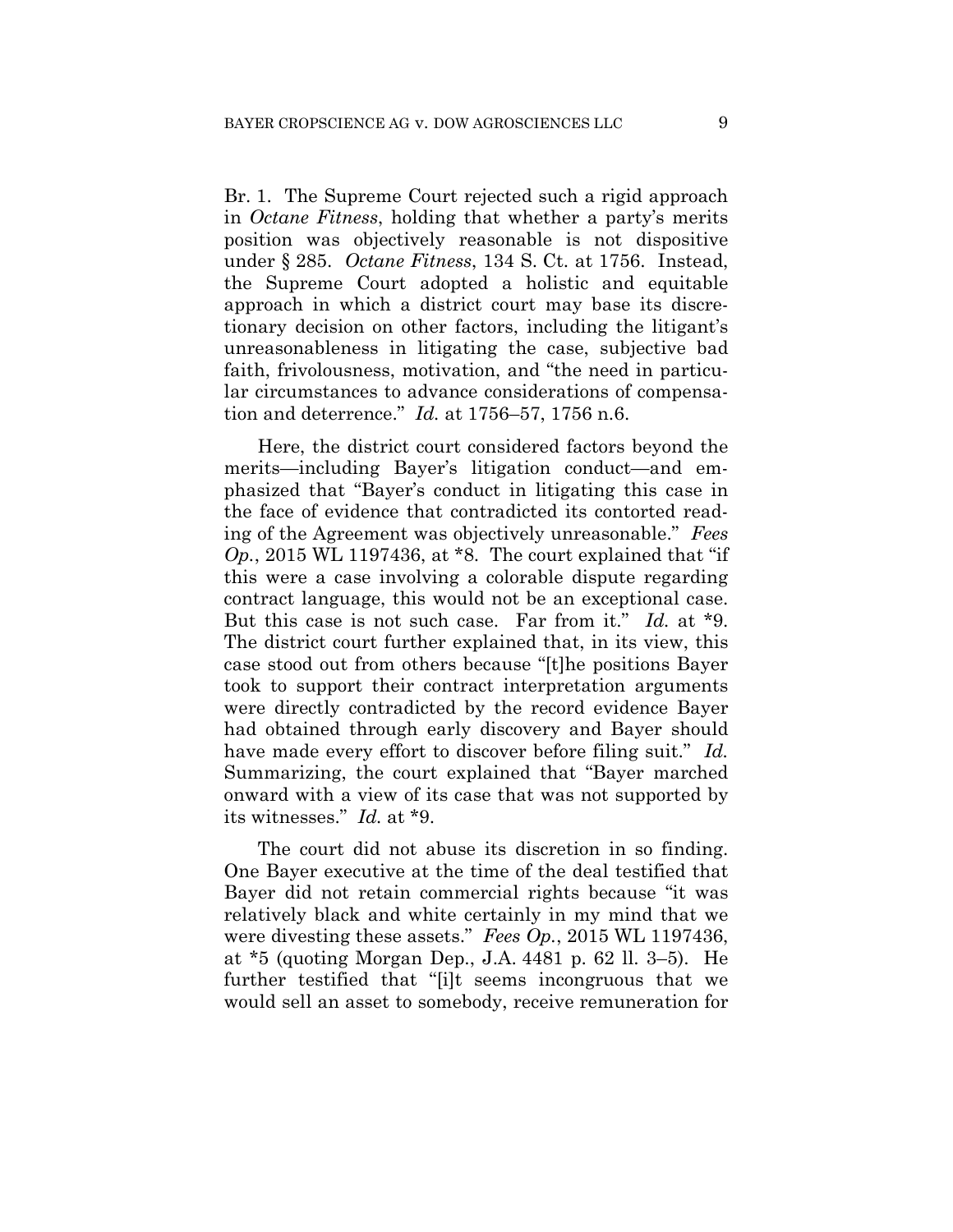the sale, and then somehow prevent the acquirer from making use of the asset he just acquired." *Id.* (quoting Morgan Dep., J.A. 4488 p. 91 ll. 15–19). An email Bayer sent to executives for Stine and MS Tech remarked that "in your capable hands these 'products' will find their true worth in the market." *Id.* (emphasis omitted) (quoting J.A. 13654). As the district court explained, the parties agreed that English law governed the Bayer–MS Tech contract. The parties further agreed that under English law, the background facts and circumstances surrounding the agreement—known in English law as the "factual matrix"—must be considered in construing the contract's terms. *Id.* at \*8. As such, the district court permissibly relied on the testimony of Bayer's witnesses to discredit Bayer's interpretation.

The district court likewise did not abuse its discretion in concluding that Bayer failed to perform a diligent presuit investigation of its claims against Dow. Bayer's own witnesses testified against its contract interpretation. We cannot say that the district court erred in reasoning that had Bayer conducted a more searching pre-suit investigation—at least of its own easily-obtainable evidence—it would have not filed suit. Nor did the district court err in treating pre-suit diligence as a factor in the totality-ofthe-circumstance approach, as we have previously approved of this consideration in § 285 determinations. *See Lumen View Tech. LLC v. Findthebest.com, Inc.*, 811 F.3d 479, 481–83 (Fed. Cir. 2016).

Bayer also argues that the district court abused its discretion in awarding fees because Bayer's expert, Lord Collins, a former Justice of the Supreme Court of the United Kingdom, "rendered his professional judgment that . . . Bayer's interpretation of the MS Tech license was correct." Appellant Br. 15. We reject Bayer's argument. As the district court explained, Bayer's English-contractlaw expert testified that he had only considered the text of the agreement itself in rendering his opinion. He admit-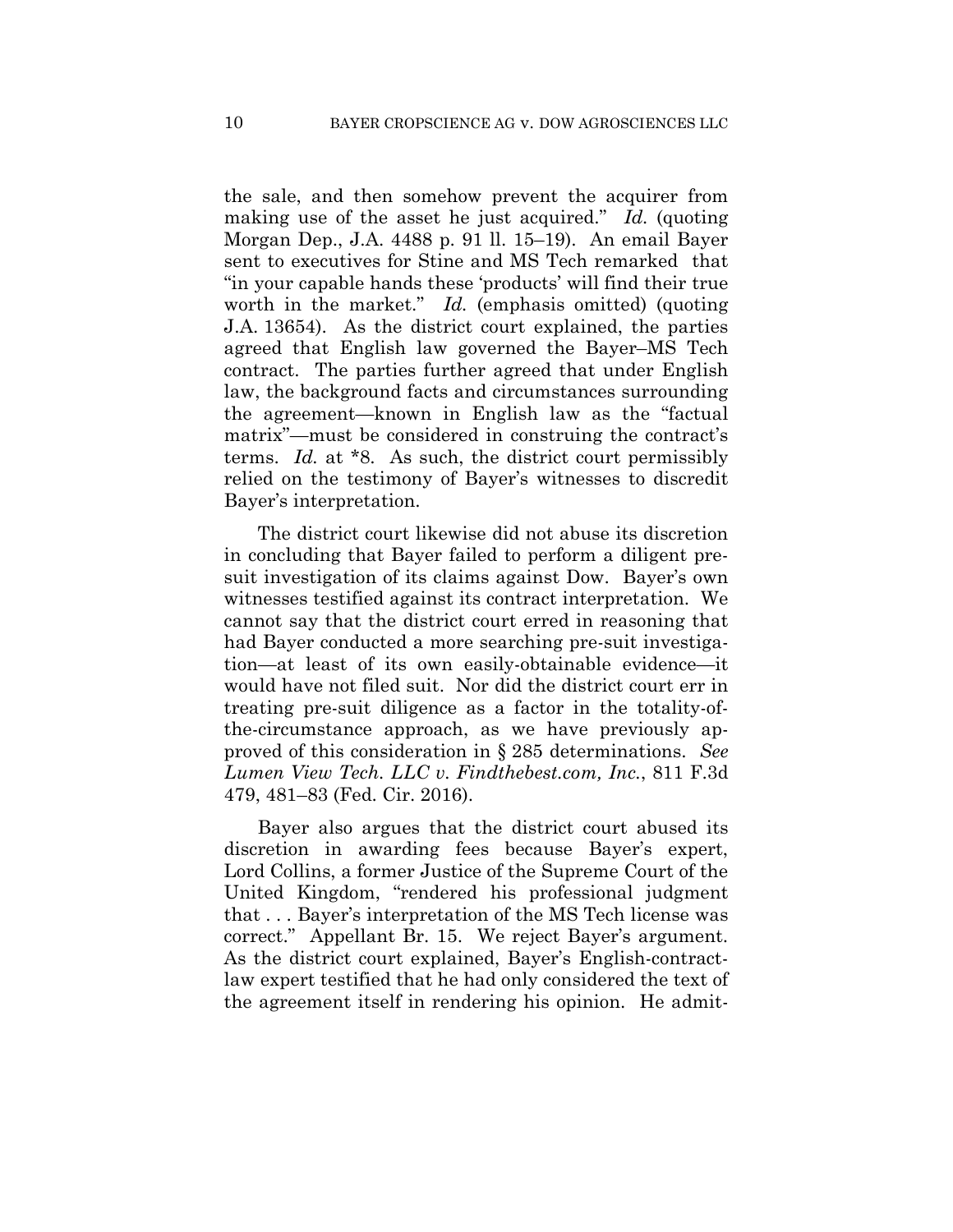ted that he was completely unaware of the factual matrix in this case and that his opinion was incomplete because one must consider the factual matrix in construing a contract under English law.

On appeal, Bayer also asks us to reweigh evidence in a manner inconsistent with *Highmark*'s guidance that we review "all aspects of a district court's § 285 determination for abuse of discretion." *Highmark*, 134 S. Ct. at 1747. For example, the district court found Bayer's filing of its motion for a preliminary injunction nearly eighteen months after alleging infringement "frivolous." *Fees Op.*, 2015 WL 1197436, at \*9. The court explained that Bayer's motion "unnecessarily increased the costs of litigation" and was a factor for deeming this case exceptional. *Id.* Bayer argues on appeal that it was not improper for it to move for a preliminary injunction eighteen months after alleging infringement. But the timing of Bayer's motion relative to alleging infringement was not what drove the district court's fees determination; in fact, the district court considered the motion "early" since Bayer sought the injunction before Dow sold any *dmmg* gene products. *Id.* Rather, what concerned the district court was that Bayer moved for a preliminary injunction amidst targeted discovery on the very contract dispute that would prove fatal to its case. The court explained that Bayer sought the injunction while the parties were conducting depositions and learned of "deposition testimony of Bayer's own witnesses that debunked Bayer's claims." *Id.* Against this backdrop, it was not an abuse of discretion for the district court to conclude that Bayer's seeking of a preliminary injunction—a "drastic and extraordinary remedy" requiring a movant show, *inter alia*, likelihood of success on the merits and irreparable harm in its absence, *Murata Machinery USA v. Daifuku Co.*, 830 F.3d 1357, 1363 (Fed. Cir. 2016) (quoting *National Steel Car, Ltd. v. Canadian Pacific Railway*, 357 F.3d 1319, 1324–25 (Fed. Cir. 2004))—was "frivolous and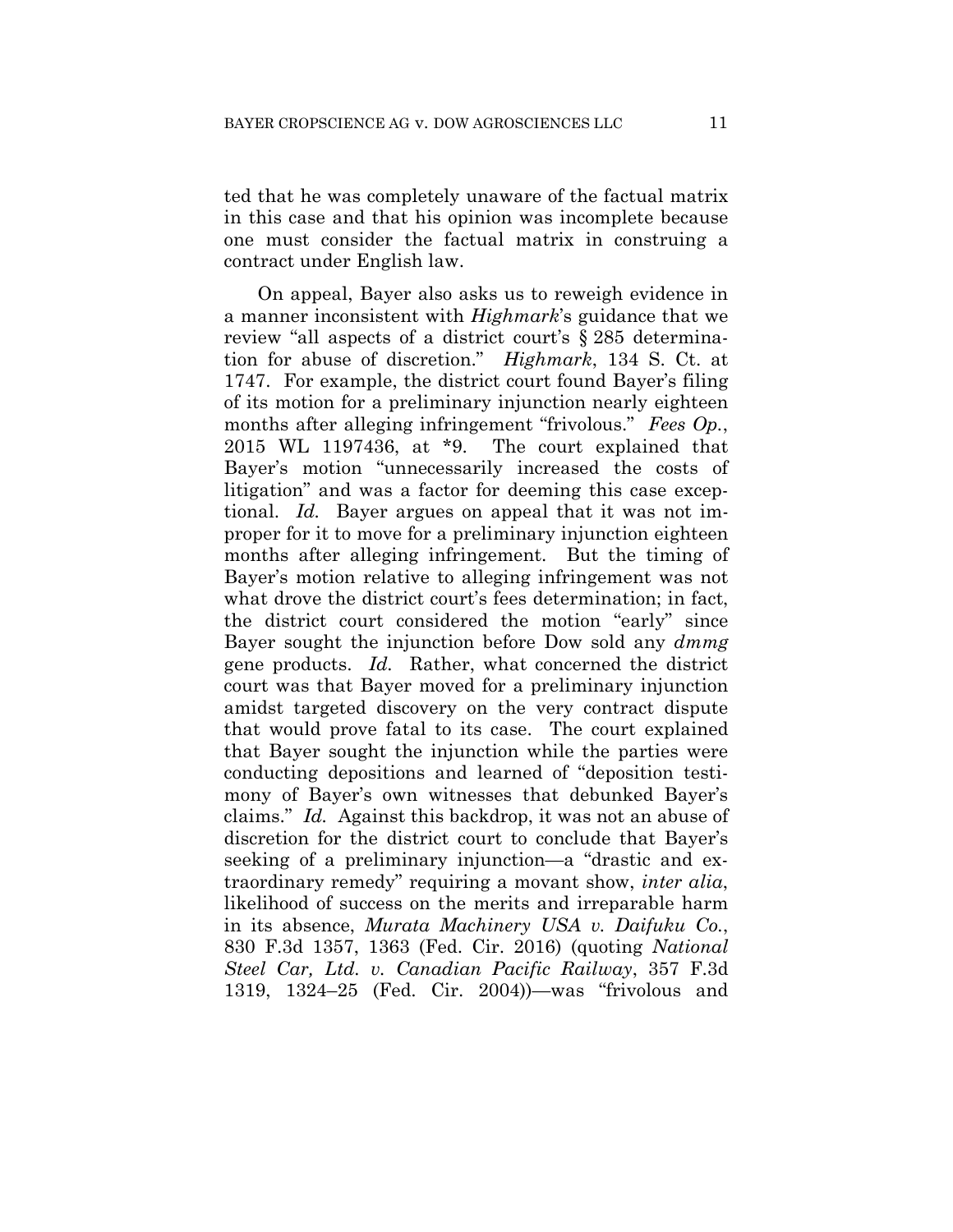unnecessarily increased the costs of litigation," *Fees Op.*, 2015 WL 1197436, at \*9.

Bayer's additional factual arguments do not convince us that the district court abused its discretion either. For example, Bayer continues to infer—as it did during the first appeal to this court—that Stine obtained commercial rights and MS Tech did not from the fact that Stine paid more for its license than did MS Tech. Dow, however, presented a plausible explanation for the price disparity. Specifically, Dow explained that MS Tech was undercapitalized because of costs it incurred seeking regulatory approval, and therefore had the closely-related Stine entity bear the brunt of the licensing cost. Furthermore, Bayer's own witness testimony did not support its inference. Bayer's corporate witness testified that "Stine paid more than, than MS Tech, but I don't know why that was the case," Schulte Dep., J.A. 3465 p. 115 ll. 23–25, and another Bayer witness involved in the deal further testified that "I don't believe that [] we cared as between those companies how it was divided up," Keating Dep., J.A. 7454 p. 97 ll. 15–16. We cannot say, especially in an abuse-of-discretion review, that the district court erred in rejecting Bayer's argument regarding price of the license as a "manufactured inference." *Fees Op.*, 2015 WL 1197436, at \*7.

Equally unavailing is Bayer's argument that we should interpret the congratulatory email that it sent to individuals working for both Stine and MS Tech as only applying to their respective roles at Stine. The email remarked: "[W]e are convinced that in your capable hands these 'products' will find their true worth in the market." J.A. 13654. While the email was sent to the individuals' Stine email accounts, a Bayer news release announcing the deal identified one of those individuals as a Director of MS Tech and quoted him as saying that partnering with Bayer "will help us bring these novel products to market." *Fees Op.*, 2015 WL 1197436, at \*9 (emphasis omitted).